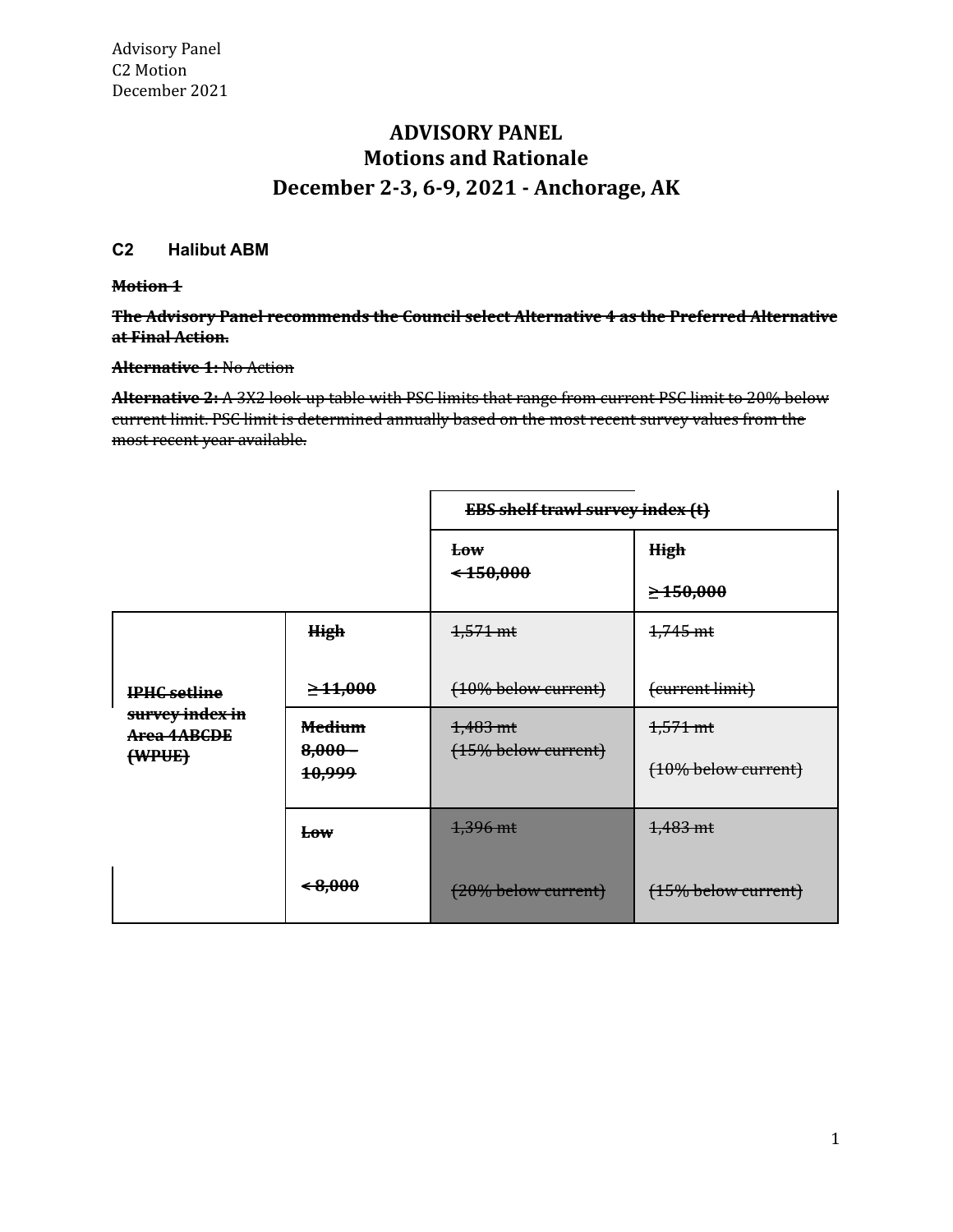**Alternative 3**: A 4X2 look-up table with PSC limits that range from 15% above current PSC limit to 30% below current limit. PSC limit is determined annually based on <u>the most recent</u> survey values from the most recent year available.

|                                                    |                               | <b>EBS shelf trawl survey index (t)</b> |                                           |
|----------------------------------------------------|-------------------------------|-----------------------------------------|-------------------------------------------|
|                                                    |                               | E <sub>0</sub>                          | <b>High</b>                               |
|                                                    |                               | $*150,000$                              | $\geq 150,000$                            |
|                                                    | High<br>$\geq 11,000$         | 1,745 mt<br>(current limit)             | $2,007 \text{ mt}$<br>(15% above current) |
|                                                    | <del>Medium</del>             | 1,396 mt                                | $1,745$ mt                                |
|                                                    | 8,000 - 10,999                | $(20%$ below current)                   | <del>(current limit)</del>                |
| <b>IPHC setline survey</b><br>index in Area 4ABCDE | <del>Low</del>                | 1,309 mt                                | <del>1,396 mt</del>                       |
| (WPUE)                                             | 6,000-7,999                   | (25% below current)                     | (20% below current)                       |
|                                                    | Very Low<br><del>46,000</del> | 1,222 mt<br>(30% below current)         | 1,309 mt<br>(25% below current)           |

 **Alternative 4 PPA:** A 4X2 look-up table with PSC limits that range from current PSC limit to 45% below current limit. PSC limit is determined annually based on the most recent survey values.

|                                                              |                         | <b>EBS shelf trawl survey index (t)</b> |                                |
|--------------------------------------------------------------|-------------------------|-----------------------------------------|--------------------------------|
|                                                              |                         | <del>Low</del>                          | <b>High</b>                    |
|                                                              |                         | $-150,000$                              | $\geq 150,000$                 |
|                                                              |                         |                                         |                                |
| <b>IPHC setline survey</b><br>index in Area 4ABCDE<br>(WPUE) | <b>High</b>             | $1,396$ mt                              | $4,745$ mt                     |
|                                                              | <del>11,000</del>       | (20% below current)                     | <del>(current limit)</del>     |
|                                                              | <b>Medium</b>           | 1,222 mt                                | <del>1,396 mt</del>            |
|                                                              | $8,000 - 10,999$        | (30% below current)                     | <del>(20% below current)</del> |
|                                                              | <del>Low</del>          | 1,047 mt                                | $1,222$ mt                     |
|                                                              | 6 <del>,000-7,999</del> | $(40\%$ below current)                  | (30% below current)            |
|                                                              | Very Low                | 960 mt                                  | $1,047$ mt                     |
|                                                              | <del>6,000</del>        | (45% below current)                     | $(40\%$ below current)         |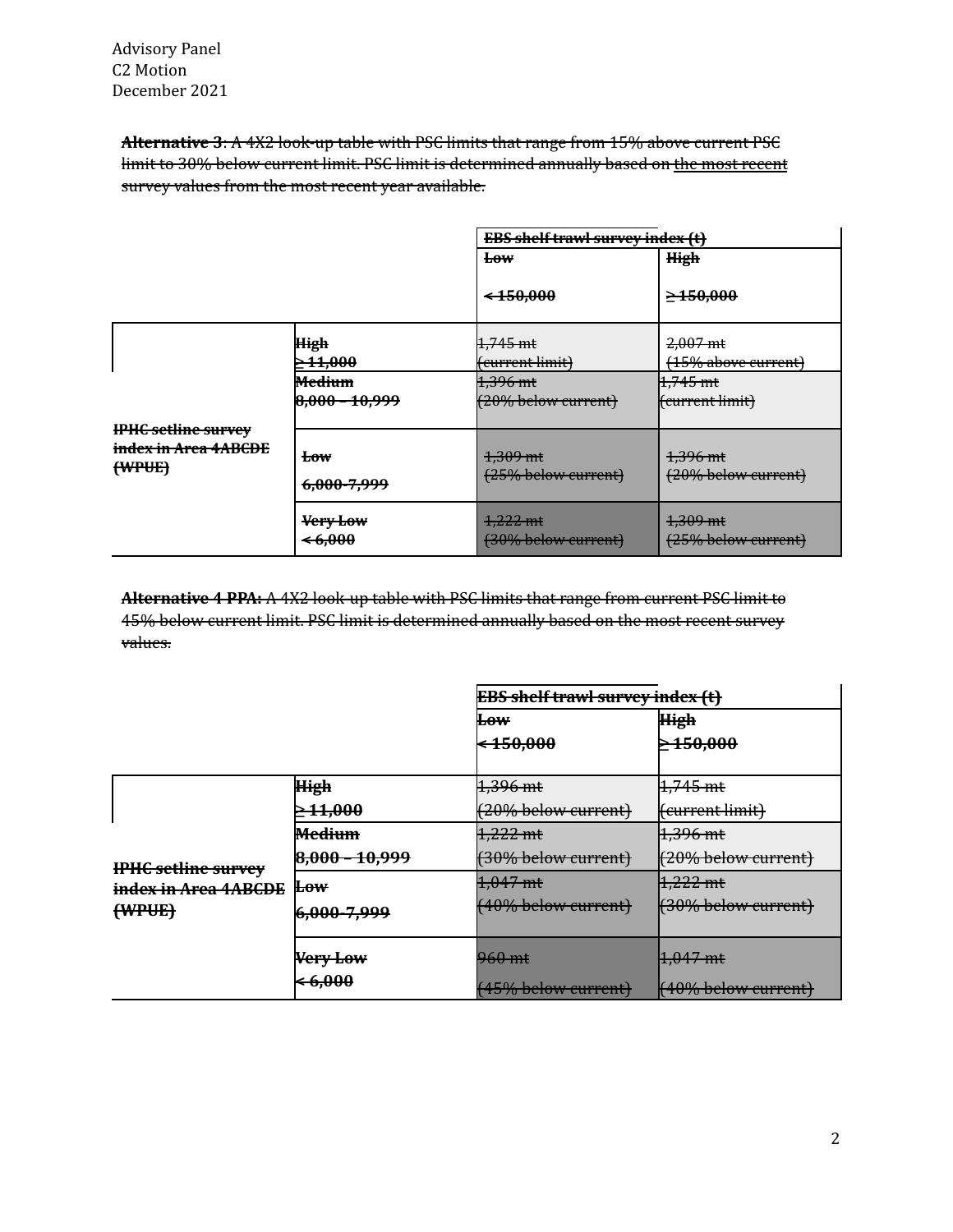#### **Options (May apply to all action alternatives):**

 Option 1: PSC limit is determined using a 3-year rolling average of survey index values instead of the most recent survey value.

 Option 2: In the first year of implementation, the PSC limit varies no more than (suboptions i: 10% or ii: 15%) per year from the status quo limit (1,745 mt).

 Option 3: Establish an annual limit of (suboptions: i: 80% or ii: 90%) of the PSC limit generated by the look-up table. In 3 of 7 years, the A80 sector may exceed the annual limit up to the PSC limit generated by the look-up table. If the A80 sector has exceeded the annual limit in 3 of the past 7 years, then (suboptions: 80% or 90%) of the PSC limit generated by the look-up table the annual limit is a hard cap for the following year.

 Option 4 (mutually exclusive with Options 2 and 3): PSC unused in one year may roll to the following year to increase the PSC limit generated by the lookup table up to 20%. Any PSC savings in excess of 20% would stay in the water.

#### *Motion failed 9-11*

## *Rationale in Opposition:*

- As stated in the Purpose and Need, this action is a balance between achieving optimum yield in  *the Bering Sea Amendment 80 fisheries under National Standard 1 and reducing bycatch to the extent practicable under National Standard 9. Selecting Alternative 4 would not be balancing the National Standards. The DEIS analysis is clear that there is at most a de minimis conservation benefit and no benefit to the halibut spawning stock biomass from this action and as such, there is no guarantee of a benefit to future directed halibut fisheries from this action. In contrast, the DEIS analysis is clear that there will be negative economic impacts to the Amendment 80 sector from each of the action alternatives. All of the information contained* in the analysis is the best available science available to the Council, which is also a requirement  *of National Standard 2 under the MSA. This extensive analytical package has been an iterative process and is the culmination of many years of work, including significant SSC, Council, and public input throughout. While disagreement with the conclusions in the analysis have been expressed, that does not mean the findings are inaccurate.*
- One of the primary drivers of this action is the desire to better match halibut PSC with the  *abundance of halibut such that a static PSC cap does not become a larger proportion of the halibut available to the directed fishery. By linking halibut PSC limits to stock abundance, each of the action alternatives appears to achieve this goal, but in reality there's a negative correlation between the abundance of halibut reflected in the indices and halibut encountered in the Amendment 80 fisheries. When the indices suggest halibut is lower, the Am80 sector can have more trouble avoiding halibut thus making this approach impracticable. It is the scale of the tradeoffs encompassing the costs to the Amendment 80 sector vs. the benefit to the directed fishery and Area 4CDE that differentiates each of the action alternatives. The DEIS is able to hindcast the cost of PSC reductions under the alternatives to the Am80 fleet. These results, combined with written and oral testimony and the conclusion in the analysis that all PSC reduction tools (e.g., excluders and decksorting) are currently being maximized, mean that Alternative 4 is too aggressive of an approach (costs are not balanced by the benefits).*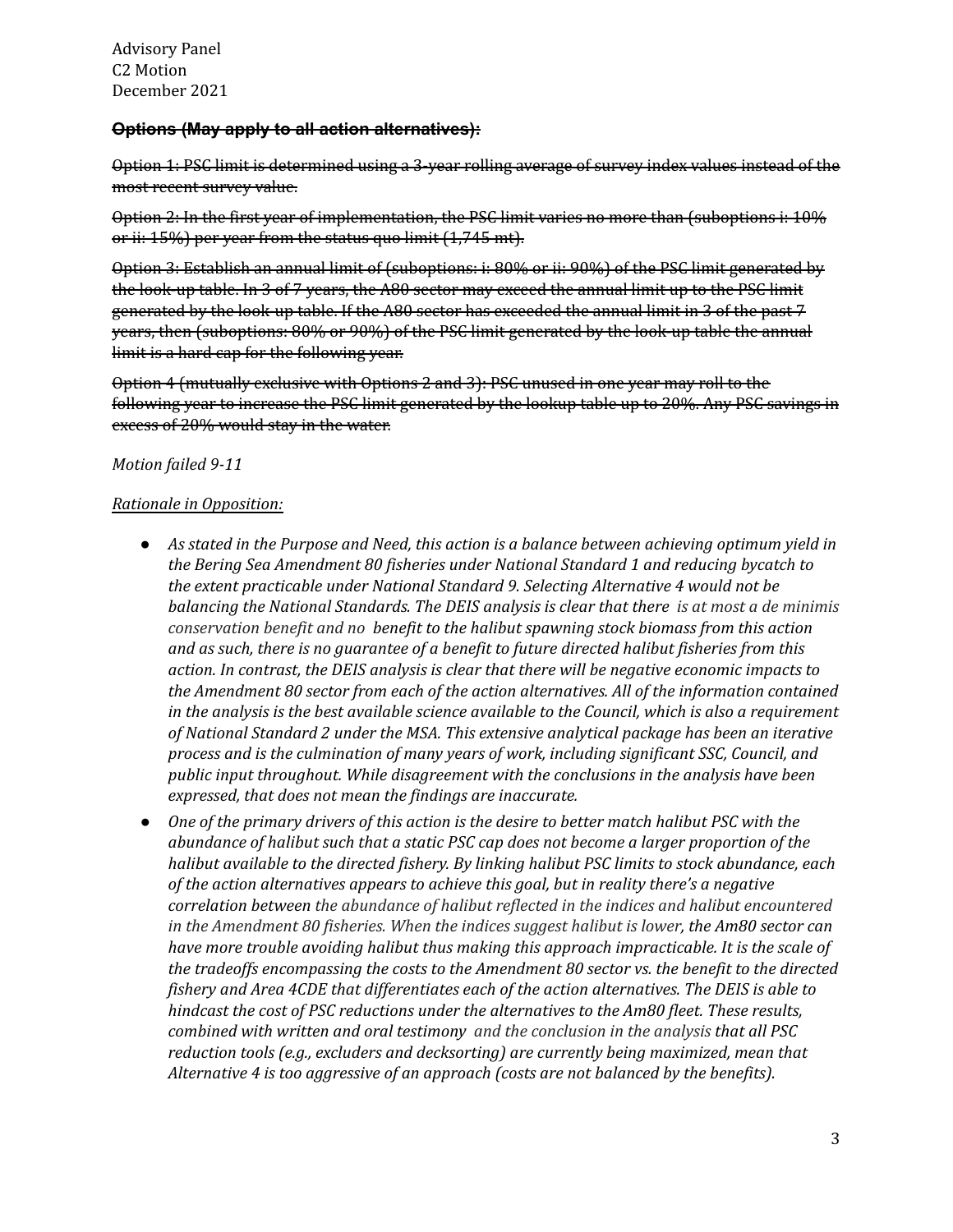- *● Although halibut PSC limits for the CDQ sector will remain unchanged under any alternative, this action could have negative downstream effects on the ability to fully harvest and lease CDQ quota as nearly every group relies on partners from the impacted Am80 sector to harvest their multi-species CDQ allocation. Potential costs and benefits to the CDQ sector as a whole resulting from the action alternatives are difficult to quantify and vary by group depending on a number of factors including, investments in the BSAI groundfish fisheries, the group's allocation portfolio and local fishery participation that has both economic and cultural importance to the residents of the region. Revenue generated through CDQ participation in the BSAI federal fisheries-both through royalties from the harvest of their CDQ allocations and investments in fishing operations enables the program to carry out its overall mission of providing economic development to Western Alaska communities. The diverse range of regionally specific programs provided by each group often supports local small boat fishermen and fishing operations in some of Alaska's most remote and high-cost regions. While the revenue generated from federal fisheries is critical to the ongoing success of the CDQ program, it is not the only consideration when balancing the tradeoffs of regulatory action. Each CDQ group represents Western Alaska communities that face unique challenges and considerations, and make decisions based on their continued ability to offer support to all of the communities they represent. One group in the CDQ sector also has equity investment in an Am80 company with a large dependency on flatfish that could be negatively impacted under some action alternatives.*
- *● While some AP members expressed concern that Alternative 4 was not supported by the findings of the analysis, they did support changes to halibut bycatch management and meaningful reductions in order to protect fishing opportunities for the directed fleet during low levels of abundance. Alternatives other than 4 exist that could still achieve significant bycatch reductions and are more defensible.*
- *● It is recognized that under the IPHC SPR approach, PSC and subsistence use is removed from the total allowable halibut harvest prior to directed catch levels being distributed to each of the regulatory areas. Only the IPHC can make determinations on annual catch limits for halibut in the directed fisheries. As such the impact of halibut PSC reductions under this action on catch limits for commercial halibut fisheries is dependent on IPHC policy and management decisions. IPHC decisions for area-specific TCEY's are made considering a totality of biological and economic information and they may differ from the IPHC's stated harvest policy and target fishing rate. This was done without harm to the stock in those years when the survey results suggested the Area 4CDE biomass could only support a relatively small directed fishery as the IPHC increased the 4CDE share relative to other areas to ensure a substantial fishery. Additionally, suggestions that a 1 pound reduction in PSC will result in a 1 pound or more increase to the directed fishery ignore many of the dynamics of the coastwide halibut stock including recruitment, sex and size ratio of the population, and migration. IPHC analysis states that no simple conversion rate exists for translating mortality among fisheries that differ appreciably when operating on a stock with dynamic biology.*
- *● Regarding the coastwide halibut population, analysts stated that the current population is closer to the historical normal biomass and that high recruitments from the early 1900s and 1987 are outliers. The halibut stock is not overfished (recent biomass at 33%) and according to* the IPHC the stock is at a level expected for long term conservation. The high biomass in the  *early 2000s was due to an unprecedented high spawning event. As such, it needs to be recognized that returning to previous high catch levels will likely not be attainable over the long-term. Further, drastic reductions in directed fishery catch levels that occurred beginning*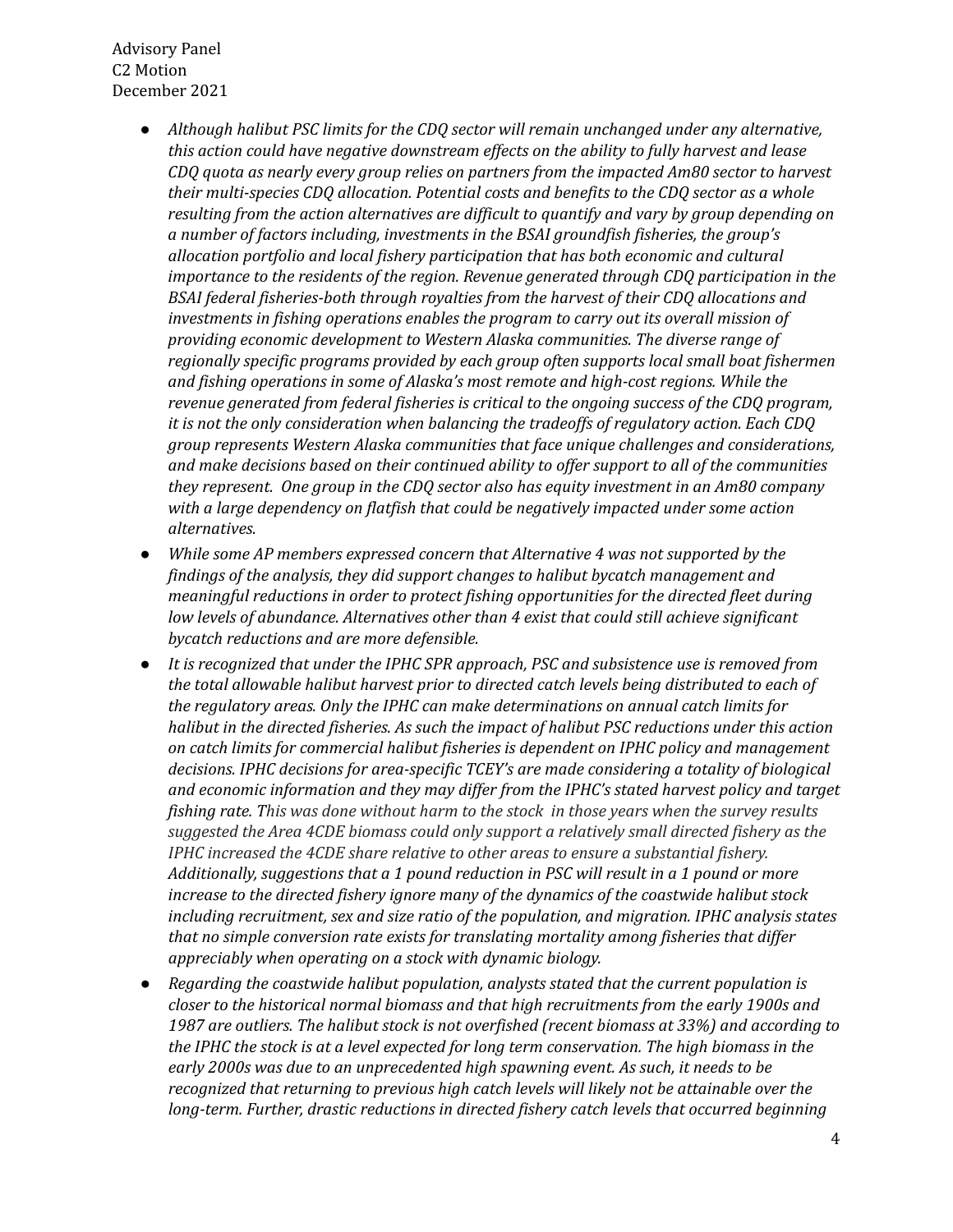*in 2013 were primarily driven by the decrease in halibut SSB (30% decrease) that resulted from the IPHC fixing the retrospective bias in the halibut stock assessment. While PSC did go up* in 2013 & 2014, it was not as big a driver as the 30% drop in biomass. The major drivers of  *availability of halibut to Area 4CDE are management decisions from the IPHC, which are impacted by negotiations with Canada and distribution of catch limits across management areas, as well as prohibiting directed removals of the U32 halibut, since huge numbers of U32* male halibut are failing to grow to the 032 size threshold. IPHC changes to these and a variety  *of other factors that are outside of the Council's purview, could negate the small benefits this action may have.*

- The DEIS analysis states that this action results in a negative net benefit to the nation. Given  *the expected cost increases to the Amendment 80 sector and the differing impacts and magnitude of impacts to producers and suppliers of both the Amendment 80 sector and the directed halibut fishery, producer surplus is expected to be negative because the expected catch reductions in the Amendment 80 sector are not offset by equivalent catch increases in the directed halibut fisheries. Any alternative recommended under this action must be able to explain how the hardships imposed on the Amendment 80 fleet are outweighed by the potential benefits received by the directed halibut fishery. Alternative 4 does not do that. NEPA requires alternatives that meet the purpose and need statement. It is understood and appreciated that the directed fishery, and especially Area 4CDE, desire more halibut to support viable fishermen and communities. However, this guarantee falls outside the scope of this action and Council purview while coming at a tremendous cost (\$100 million dollar revenue loss to the Am80 sector, including lost jobs for minority populations and ripple effects to support businesses, for approximately 46,000 lbs more halibut to St. Paul). The Council doesn't manage the directed fishery, where policy changes within the IPHC could negate even the minor benefits this action could have to shift 026 mortality to be available for harvest in Area 4CDE.*
- *Even if non-directed halibut bycatch is zero, it is unlikely that there will be conservation benefit due to the halibut potentially being reallocated into the directed halibut fisheries. The directed fisheries target larger halibut of which a higher percentage are females, thus having potential to affect the SSB. IPHC analysis states that the largest component of mortality has been the directed commercial fishery, comprising approximately two-thirds of the total in recent decades and showing the largest effect on SSB when removed. Given this lack of surety for positively affecting the future of directed halibut fisheries, it is unclear what will happen in the future, after action is taken and implemented, when more halibut is not immediately and readily available to the directed fishery and Area 4CDE.*
- With a 40% reduction in the halibut PSC level, the Amendment 80 sector will shut down on  *halibut every year going forward (functionally a static cap). Identifying the definition of practicability under a lower cap based on Am80 halibut usage in 2020/2021 ignores the impacts of Covid, which shutdown everything from NMFS surveys to huge parts of the fleet. In 2021, the Am80 fleet harvested approximately 40,000 mt less fish than in the past, the lowest during the history of the catch share program. 2019 more realistically reflects what should be expected in the future for halibut encounters in a warming Bering Sea.*

# *Rationale in Favor:*

 *● This action has received a large number of recent comment letters in favor of meaningful action under Alternative 4. Alternative 4 best addresses conservation sharing (promotes*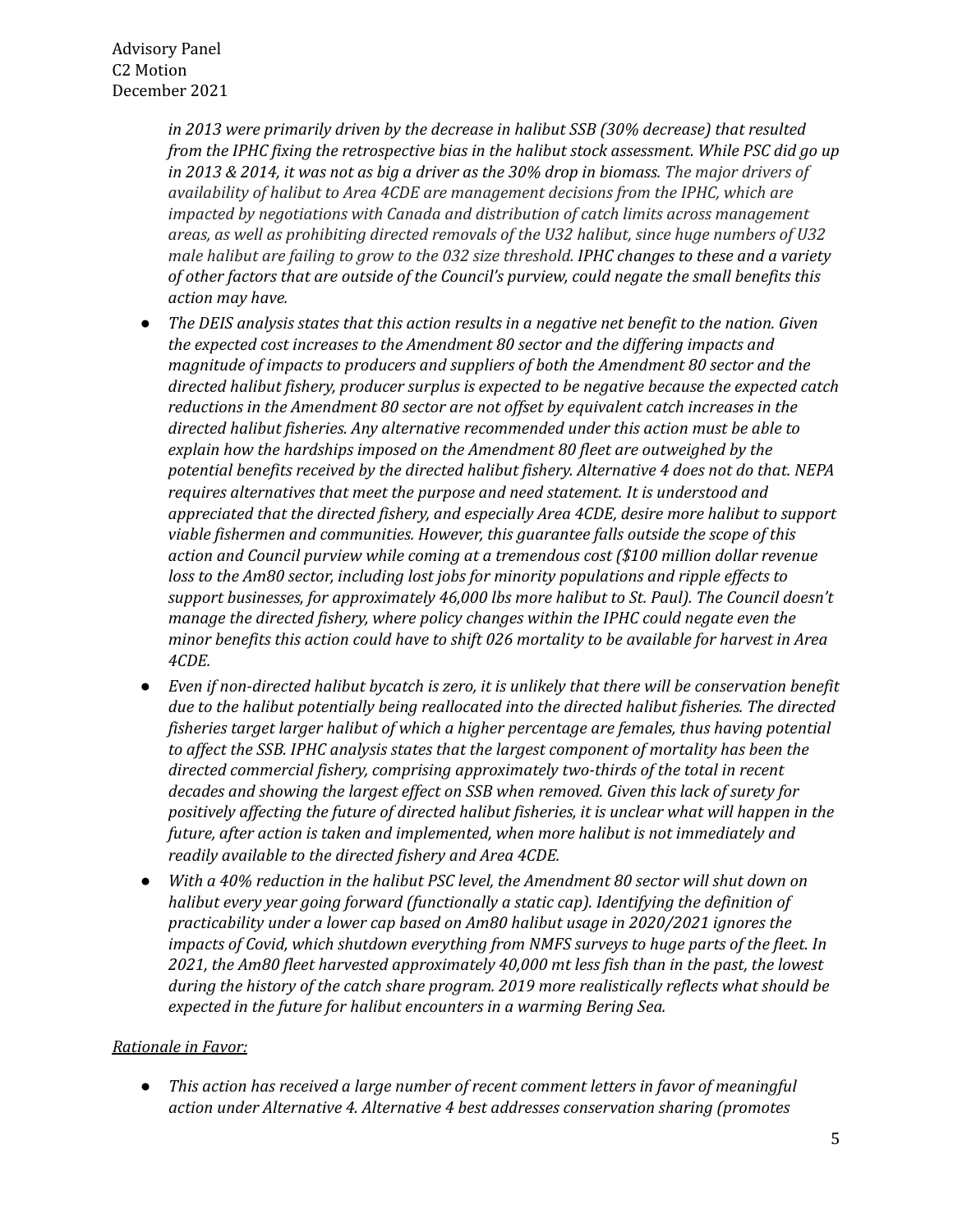*equity) at low levels of abundance. Halibut is more than money to the people of Pribilofs, Savoonga and other mostly indigenous communities in the BSAI; it is a way of life and culture. The Alaska Native people from the Pribilofs and elsewhere identify as fishermen and is where they derive their sense of dignity, self-worth, and confidence. The indigenous people of St. Paul and other halibut dependent communities have been depending on this resource for millennia* and will continue to depend on it. Alternative 4 is the only one that can restore a reasonable  *level of equitable use of the halibut resource and protect the interests of indigenous fishermen in the BSAI.*

- *● The Council manages all fisheries on the basis of abundance for purposes of conservation. The halibut population is currently at B33. At B30 the IPHC will adjust their harvest strategy downward. Mortality of U26 fish can have an impact on coastwide halibut stocks over time, as supported by the IPHC's peer reviewed study (Stewart et al., 2012), which calculates a yield gain ratio of 1:1.4. Conservation of halibut through the meaningful reduction PSC reductions under Alternative 4 is necessary to help the population avoid falling below B30 and to help bring PSC management more in line with management of its other fisheries.*
- *● Over the past two decades, halibut stocks have declined substantially and halibut spawning stock biomass has remained at low levels for more than 10 years. Under these low abundance conditions, PSC mortality in the BSAI has substantially reduced the amount of halibut available to the directed fishery. These reduced harvest opportunities have resulted in a significant contraction of the directed fishery and corresponding economic, social, and cultural losses to halibut fishermen, halibut-dependent communities, and Alaska Natives throughout the BSAI. Halibut bycatch is not just a Bering Sea issue. It impacts every commercial and recreational halibut fishery across Alaska's coastline. Every pound of bycatch comes from the TCEY in one area or another.*
- *● Adoption of Alternative 4 will enhance and further conservation of the halibut resource. Reducing U26 mortality, particularly in the important nursery areas of Area 4CDE, will enhance coastwide halibut stocks in future years. IPHC research finds that growth in biomass of those smaller and younger fish will outpace natural mortality as they age and enter the exploitable part of the stock, resulting in a net gain in stock biomass and benefiting all user groups across all regulatory areas. Alternative 4 will allow all users of the resource to share the burdens of low abundance and the rewards of higher abundance. Alternative 4 will result in increased harvest opportunities for the directed fishery, thus helping to ensure the continued participation of halibut dependent communities in the halibut fishery, consistent with National Standard 8. It will also address the excessive share of halibut that has been allocated to Amendment 80 as PSC, consistent with National Standard 4.*
- From 2010 to 2013 there was an average of 313 vessels fishing halibut in Area 4. Beginning in  *2013, as halibut abundance declined, PSC in Amendment 80 fisheries became a larger proportion of total halibut removals in the BSAI, particularly in 4CDE.The directed halibut fishery in 4CDE was nearly preempted in 4 of 8 years - 2013, 2014, 2015, and 2020 when abundance was declining, and bycatch was increasing. During these years halibut stakeholders went to the IPHC to request adequate fishing opportunities while PSC reductions were being sought via the Council.*
- *● The reduced PSC limits adopted in 2015 have not remedied the inequitable disproportionate impacts of halibut PSC, particularly in Area 4CDE. Since the PSC limits were reduced in 2015, PSC mortality in Area 4CDE has removed more than double the amount of halibut by weight than the directed fishery. Amendment 80 has successfully adapted to the limits adopted in*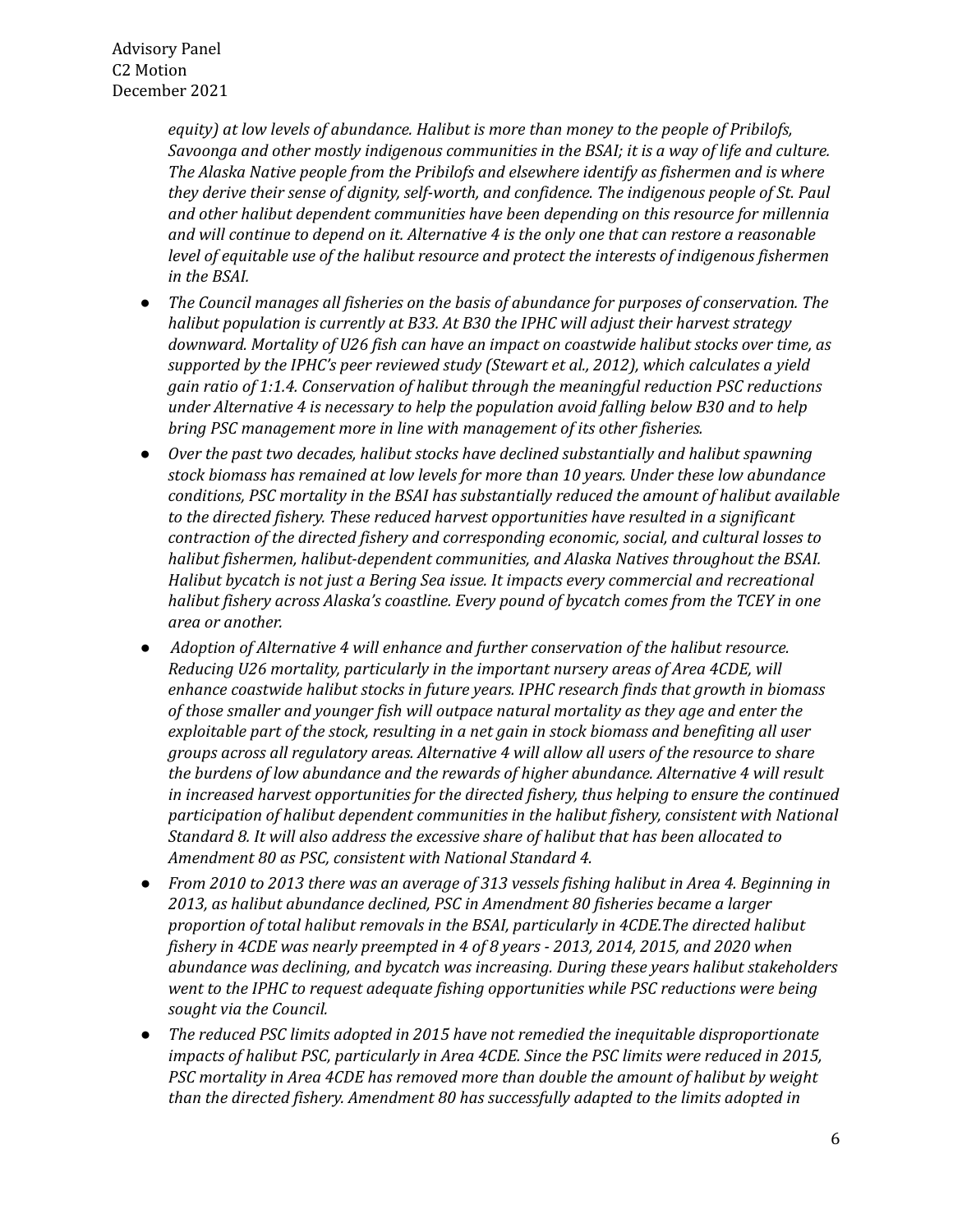*2015; it has achieved the reduced PSC limits in every single year and have not once been constrained. The PSC limits in Alternative 4 are reasonable and practicable. Had Alternative 4 been in place during the five-year period from 2016 to 2020, its PSC limits would have exceeded Amendment 80's average annual PSC use in 40% of the years, and the maximum required reduction would have been only 19% (249 mt) below Amendment 80's average annual PSC use. This is consistent with the blanket 25% reduction recently imposed on the cod trawl CV sector.*

- *● Efforts and bycatch reductions achieved by the Amendment 80 are recognized and noted. The reductions in halibut PSC and PSC mortality achieved following adoption of the current PSC limit in 2015 demonstrate that it is practicable to achieve PSC limits well below current levels. The reduced PSC limits in Alternative 4 may be achievable using existing technologies and avoidance behaviors. The DEIS identifies tools to reduce halibut encounters and mortality that are not being fully utilized, including information sharing and avoidance behaviors within the cooperative and the full implementation of halibut excluder devices.*
- Alternatives 1, 2 and 3 fail to satisfy the purpose and need for the action and are not consistent  *with the National Standards. During the current low abundance period, Alternatives 1, 2, and 3 would require only marginal reductions from Amendment 80's average annual PSC use during the period from 2016 and 2020. Thus, each of these Alternatives fails to require that bycatch and bycatch mortality be minimized to the extent practicable as required by National Standard 9. Alternatives 1, 2, and 3, which do not require meaningful reduction in PSC and PSC mortality, are thus inconsistent with National Standards 4 and 8 because they fail ensure the fair and equitable distribution of fishing privileges among United States fishermen, allow for participants in the Amendment 80 sector to acquire an excessive share of halibut fishing privileges, and fail to ensure continued participation in the directed halibut fishery.*
- *● The economic models in the DEIS rely on past fishing behavior to estimate future impacts, but this approach has its limitations. For example, the economic models use of haul data from 2010 to 2014—before implementation of the reduced PSC limits in 2016 when PSC use was markedly higher—substantially inflates the modeled revenue effects because it fails to account for changes in fishing behavior adopted by Amendment 80 to comply with the lower PSC limits. Further, the DEIS expressly recognizes that lower PSC limits will result in changes to Amendment 80 behavior to mitigate or eliminate the revenue effects resulting from those lower limits. The DEIS acknowledges, however, that the economic models used to compare potential revenue effects do not account for these adaptations, which may result in the revenue effects shown in the DEIS being overstated.*
- *● Under NS1, the Council may consider ecological, social and economic factors when determining OY. To this end, the MSA allows decision makers to incorporate more than what can be easily quantified such as culture and deep connection to place when determining OY and net benefits to the Nation. Net benefits to the Nation are calculated by summing all producer and consumer surplus that occurs in the US economy. Both costs and benefits are defined broadly, from the Nation's perspective, to include all surpluses that accrue to direct and indirect participants in the fishery as well as to other members of society. The groups considered include those persons who harvest or process fish affected by the action, those who provide support services to the harvesting and processing sectors of the fishing industry affected by the action, consumers of the halibut and A80 fishery products (and any other substitute species whose producer or consumer surplus changes as a direct result of the action), and members of society that are non-consumptive users of halibut that value the resource.*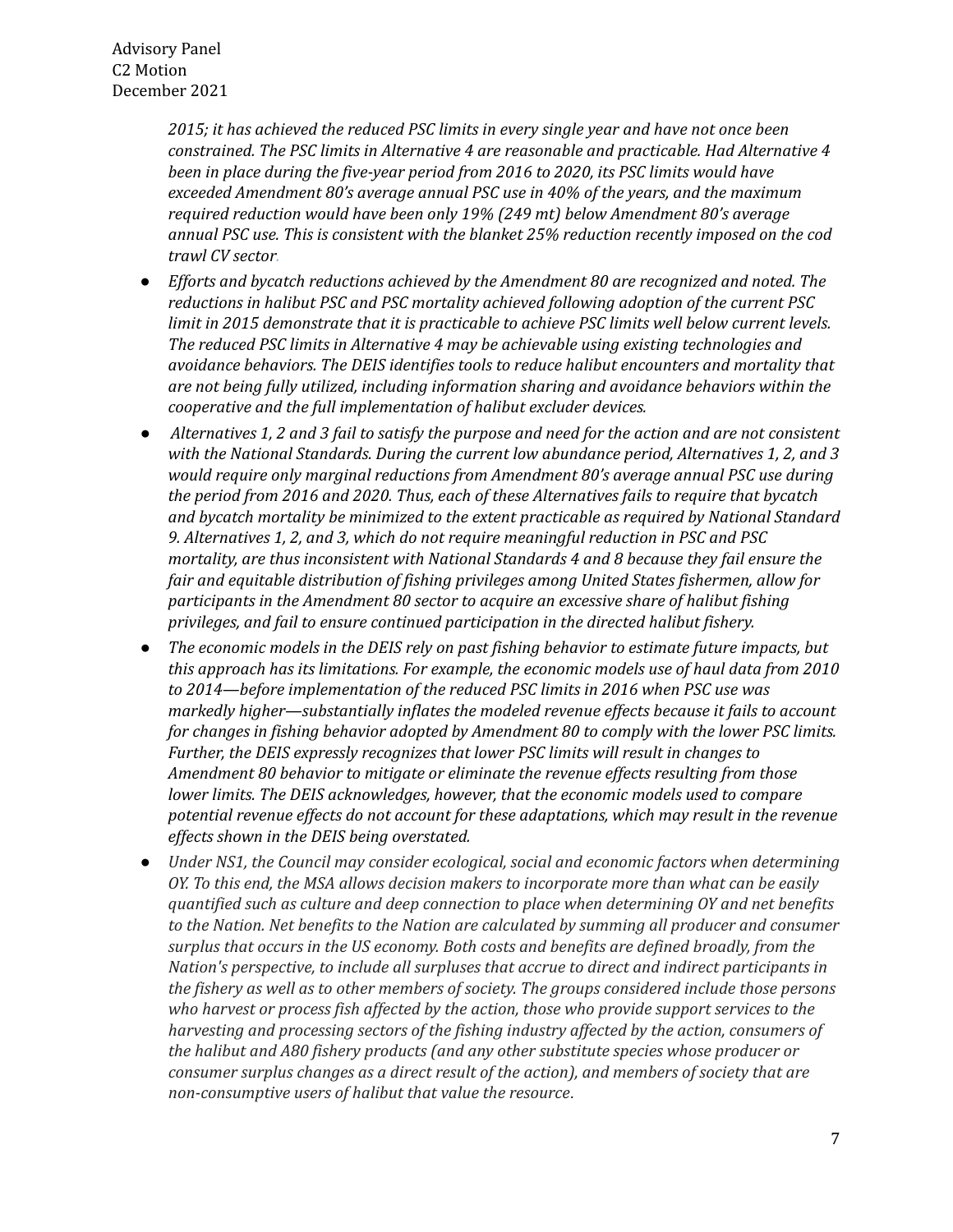- *● The directed fishery in Area 4 has contracted substantially and is at continual risk of being preempted. This results in significant uncertainty that precludes investments required for a sustainable and viable directed fishery. Environmental justice considerations support adoption of Alternative 4. The directed halibut fishery provides critically needed income and economic opportunity to Alaska Natives and halibut-dependent communities that face extraordinary challenges and obstacles to prosperity, resulting from their isolated location in remote areas, limited opportunities for economic development, and the effects of historical discrimination against their predominantly Alaska Native residents. These disproportionate burdens threaten both the culture and the livelihoods of historically disadvantaged halibut-dependent communities across Alaska. Adoption of Alternative 4, which requires meaningful reductions in PSC limits at low abundance, would help to address these inequities and ensure continued participation in the directed fishery and access to subsistence halibut, which is dependent upon an active commercial fishery. Area 4CDE fishermen have combined subsistence and commercial fishing, thereby creating entangled livelihoods and economies. Most of the subsistence halibut coming into BSAI villages does so via commercial vessels and gear. Fishermen in the BSAI region often serve subsistence networks in their local community. Economic opportunities provided through participation in the directed fishery allows for those relations to continue. Section 7.2.6.3 of the DEIS, on the Cultural Importance of Halibut and Halibut Fishing, describes the significance of fishing opportunities, and lack thereof, beyond monetary impacts; however, this is insufficiently incorporated into cost-benefit analyses in the DEIS.*
- *● The AP heard from representatives of Tribes and members of the public that NOAA did not adequately engage Tribes within Area 4CDE communities in Tribal Consultation. Analysis guided and informed by Tribes is necessary when considering these fishery resources are "trust resources" Tribes depend on. Per the Council on Environmental Quality, NS4, and other guidance, these fishery trust resources are managed with heightened consideration for impacts* on Native peoples. As a result, this analysis is not inclusive of the best available science, which  *would have included LTK meaningfully in the DEIS and SIA. It is important that CDQ entities with financial interests in the trawl sector not be conflated with LTK. Without such information, the DEIS is limited in its economic discussion, which does not incorporate non-monetized values such as generational sociocultural values, many of which are closely associated with the redistribution of subsistence foods.*
- *● Arguments against PSC levels that constrain the Am80 fleet have been presented in terms of food security in other populations. Food security is described in terms of food accessibility. Of particular importance to subsistence communities is the production of food, in this case halibut, in addition to (but not limited to) other activities such as distribution and consumption. Absent authentic consideration of the potential loss of these cultural values in the DEIS and SIA, a lack of meaningful PSC reductions compounds the inequity of intergenerational impacts of resource deprivation. Additionally, Seattle is not a community comparably situated to the BSAI communities, and A-80 vessel owners do not meet the criteria for a disadvantaged Environmental Justice Community.*
- *● Halibut bycatch is not just a Bering Sea issue. It impacts every commercial and recreational halibut fishery across Alaska's coastline, coastal communities, and many small boat family operations. Every pound of bycatch comes from the TCEY in one area or another. Among alternatives, Alternative 4 is expected to provide the largest benefit to the halibut resource and directed users from across the range of the halibut stock.*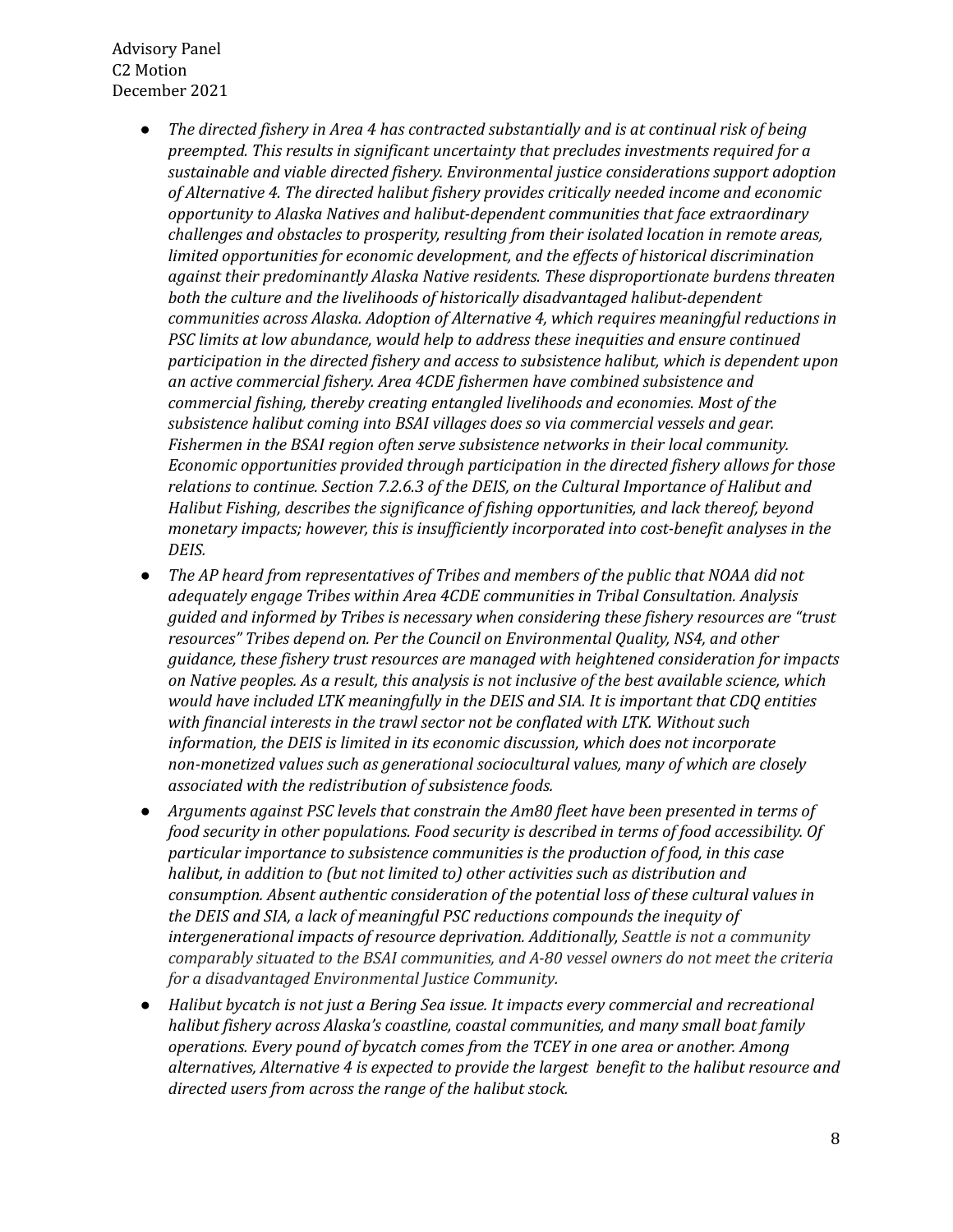### **Motion 2:**

 The AP recommends the Council select Alternative 3, Option 3 (90%) as the Preferred Alternative for final action. The annual threshold should be evaluated based on a rolling 3-year average. The annual limit will not be retained as a hard cap in subsequent years unless triggered again following an annual limit being exceeded. A program review will be conducted 3 years after implementation.

 Translation of Alternative 3 PSC limits with Option 3 PS values in grey (90%) Yellow highlight denotes current abundance levels.

|                                                                                           |                                           | E <sub>0</sub><br>$\leftarrow 150,000$ | High<br>$\geq 150,000$           |
|-------------------------------------------------------------------------------------------|-------------------------------------------|----------------------------------------|----------------------------------|
|                                                                                           |                                           | Performance Standard<br>$(90\%)$       | Performance Standard<br>$(90\%)$ |
| H <sup>PHG</sup><br>setline<br>survey<br>i <del>ndex in</del><br>Area<br>4ABGDE<br>(WPUE) | High<br>$\geq 11,000$                     | 1,745 (Current)                        | $2,007 (+15%)$                   |
|                                                                                           | Performance Standard                      | <del>1,571 (-10%)</del>                | $4,806 (+3%)$                    |
|                                                                                           | <b>Medium</b><br>8,000 - 10,999           | 1,396 (20%)                            | 1,745 (Current)                  |
|                                                                                           | Performance Standard                      | $1,256$ ( $-28%$ )                     | <del>1,571 (-10%)</del>          |
|                                                                                           | E <sub>0</sub><br>6,000 - 7,999           | 1,309 (-25%)                           | 1,396 (-20%)                     |
|                                                                                           | Performance Standard                      | <del>1,178 (-32%)</del>                | $1,256$ ( $-28%$ )               |
|                                                                                           | <del>Very Low</del><br>$\leftarrow 6,000$ | 1,222 (30%)                            | 1,309 (25%)                      |
|                                                                                           | Performance Standard                      | $4,100(-37%)$                          | $4,178$ $(-32%)$                 |

 *EBS shelf trawl survey index (mt)*

 *Motion 2 failed 6-14*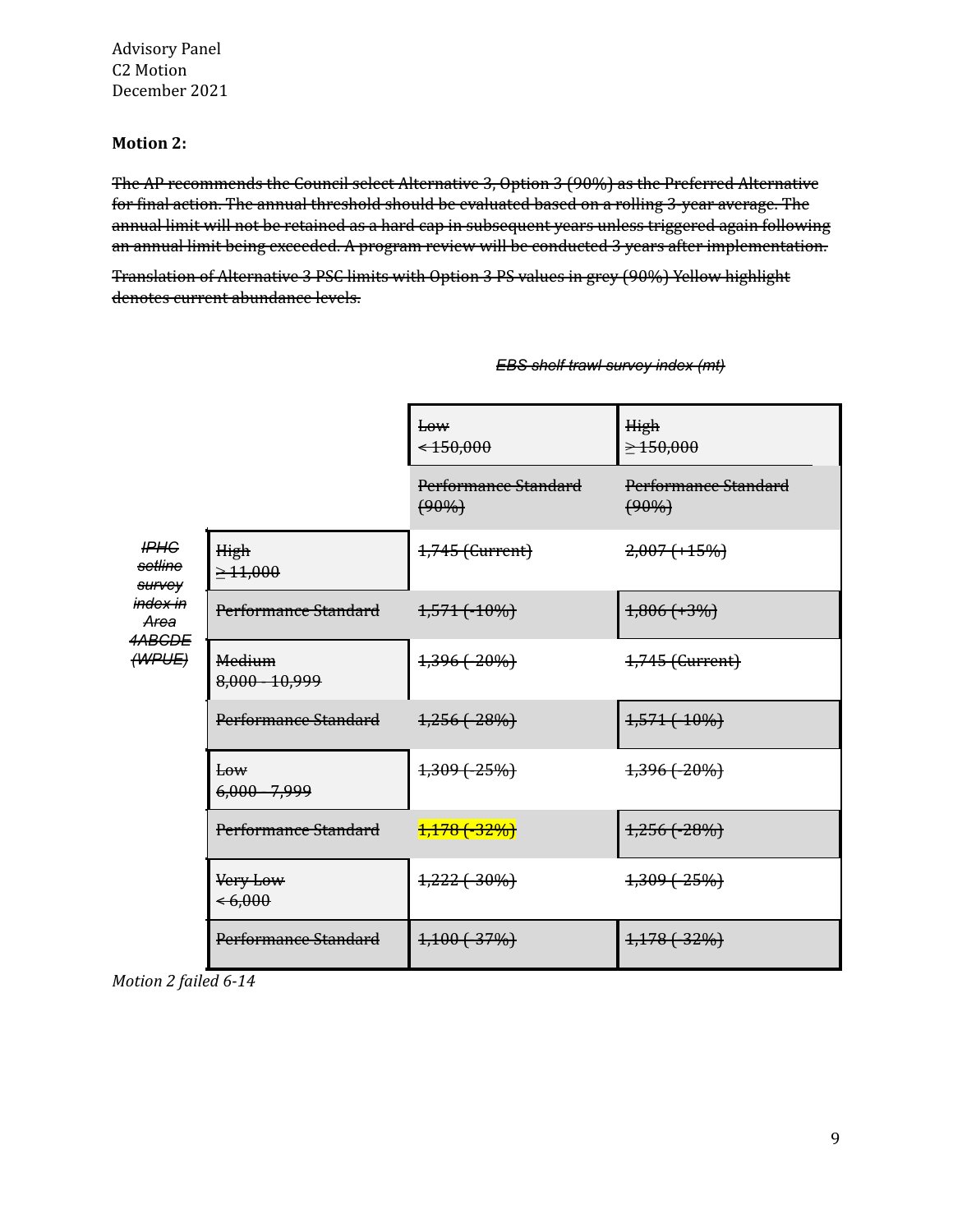# *Rationale in Opposition:*

- A portion of the AP felt that while a compromise position between Alternatives 1 and 4 is  *appreciated and should always be the goal, the DEIS shows that Alternative 3 with a performance standard will still result in significant economic harm to the Amendment 80 sector without the balance in positive tradeoffs for the directed halibut fisheries. Under 'low-low or very low-low' conditions, the PSC reductions outlined under Alternative 3 with a performance standard are too similar to those under Alternative 4.*
- *● The Am80 sector is currently constrained by halibut PSC limits. There is a significant cost to avoiding halibut with all the tools that the fleet employs including loss of target species, increased inefficiency, higher carbon footprint, and costs related to fuel use and moving away from halibut. Current avoidance tools are maximized. Similar to Alternative 4, these constraints and costs will be exacerbated under Alternative 3 with a performance standard. Halibut interactions with trawl gear change over time and are extremely dynamic. As such, a performance standard must be set at a level that actually provides incentives to the fleet; a* performance standard that is set too low will only serve as a defacto hard cap and result in the  *fleet racing to that cap.*
- Others on the AP felt that current PSC limits are not constraining and actual PSC use is lower  *than what Alternative 3 would require. Alternative 3 with performance standards and a 3-year* rolling average of use fails to lower the PSC cap from status quo (1745 mt) in many years when  *looked at retrospectively over the past 22 years, including the years of 2013, 2014, 2015 when the directed fishery was nearly shut down. The 90% performance standard from the Alternative 3 limits do not ensure that actual PSC use will decrease. Combining the performance standard with Alternative 3 does not guarantee any actual reductions in bycatch at low abundance levels or commensurate benefits to the directed fishery. While it would establish an annual limit below what Alternative 3 would otherwise provide, it allows Amendment 80 to exceed that annual limit in 3 out of every 7 years. Amendment 80 could continue to take halibut up to the higher Alternative 3 limits, which frequently requires zero reduction from the status quo, even under low-abundance conditions.*
- *● The concept of using a three-year averaging of use has not been analyzed and its potential impacts are not clearly understood. The 3-year averaging of use, as proposed, could provide even more flexibility for the A80 sector, likely at the expense of the directed fishery in some years.*
- *● While the PSC limits are comparable, the impact of Alternative 3 with a performance standard* versus Alternative 4 is quite different. Because Alt. 3 as proposed allows the A80 fleet to exceed  *the performance standard "annual limit" for three years with no in-season action to curtail A80 harvest or bycatch, the directed fishery could be preempted for three or more years to buffer the resource against high bycatch levels. While benefits may accrue during years of low bycatch or when the annual limit acts as a cap, the performance standard allows the continued risk of directed fishery preemption and all the associated cultural, social and economic stress to continue, including the loss of investments into directed fishery.*
- *● Alternative 3 with a performance standard does not meet the primary purpose of this action, which is to allow for a directed fishery at times of low halibut abundance.*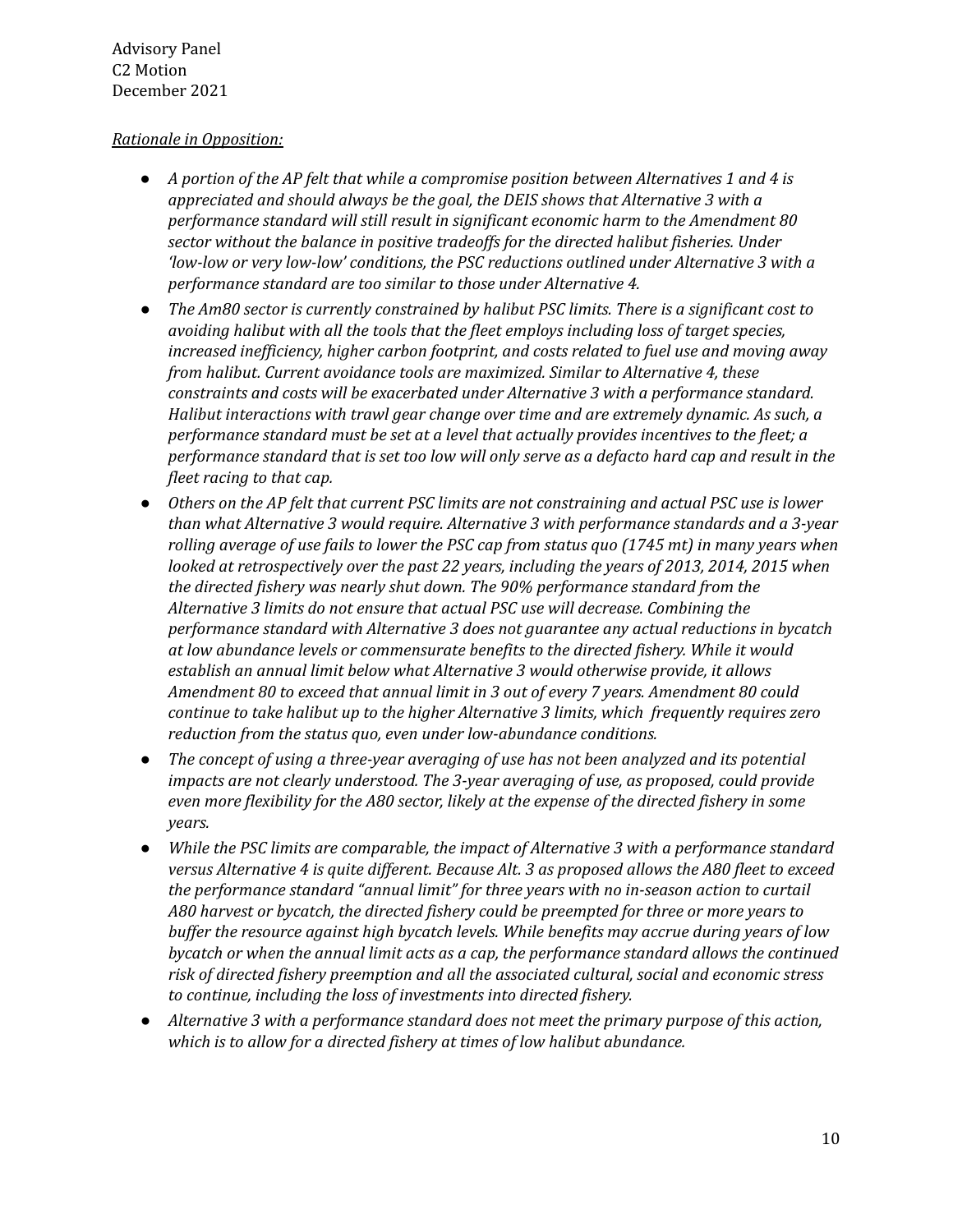# *Rationale in Favor:*

- *● Despite significant bycatch improvement (reductions) from the Amendment 80 sector over the past decade, there are still some prevalent and real challenges being faced by directed halibut fisheries, particularly in Area 4CDE, and action is needed. Alternative 3 with a performance standard is a compromise between Alternative 1 and Alternative 4. It attempts to better balance conservation and equity concerns raised by the directed fishery and halibut dependent communities with the flexibility needed by the Amendment 80 sector to prosecute their fisheries. It is intended to provide meaningful reductions and is better supported by the analysis than Alternative 4.*
- *● The proposed PSC limits under Alternative 3 with a performance standard will be constraining on the Amendment 80 sector in some years, but it provides the chance at establishing a successful ABM program that meets the needs of directed fishers and of Amendment 80 participants given the significant concerns expressed by many public testifiers about the impact of halibut PSC mortality on the directed fishery.*
- *● The effect of the Option 3 performance standard/annual limit on top of Alternative 3 essentially results in a 32% reduction at current levels from the status quo PSC limits as shown in the modified lookup table (the yellow highlight is where we are at a current abundance), which is a significant reduction to halibut PSC. Alternative 3 on its own represents a 25% decrease from status quo at current levels of abundance while Alternative 4 represents a 40% reduction so this proposal falls in the middle. This proposal would have constrained the fleet in* 2 of the past 5 years as opposed to Alternative 4, which would have been constraining in 4 of  *the past 5 years. Inclusion of a performance standard incentivizes avoidance of PSC whereas a hard PSC cap (without a performance standard) may create tendencies for the Am80 sector to fish right up to the PSC cap, especially under lower limits. The performance standard/annual limit would function as a de facto lower secondary cap in most years while allowing some flexibility for mortality to fall between the lower annual limit and the hard cap if the Am80* fleet needs it, until 3 out of any 7 years that annual limit is exceeded, at which point that lower  *annual limit becomes the hard cap for one year. While concerns have been expressed by the A80 sector that the performance standard will only work if they are able to achieve them, having a performance standard is more advantageous than just a lower harder cap that exists with Alternative 4. Additionally, the inclusion of Option 3 aligns with the Purpose and Need language that the "Council is considering a program that links the Amendment 80 sector PSC limit to halibut abundance and provides incentives for the fleet to minimize halibut mortality at all times."*
- *● Including the rolling average is necessary to make the performance function properly. Staff indicated that without a rolling average, Option 3 could result in unintended negative incentives to avoid bycatch in situations where the annual limit is close to or likely to be exceeded and that additional mechanisms such as a rolling average should be considered to incentivize the fleet not to consume the remaining 10 percent buffer between the annual limit and the actual PSC cap. The overall PSC mortality in any one year remains relevant to bycatch avoidance actions that could impact the next year and provide incentive to continue to reduce bycatch to the extent practicable under any situation of a single year overage.*
- *● The compromise achieved under this motion better weighs the perceived risks and effects of each of the alternatives and better balances the national standards as they apply to this action. While many people have noted deficiencies in the DEIS both through written and public*